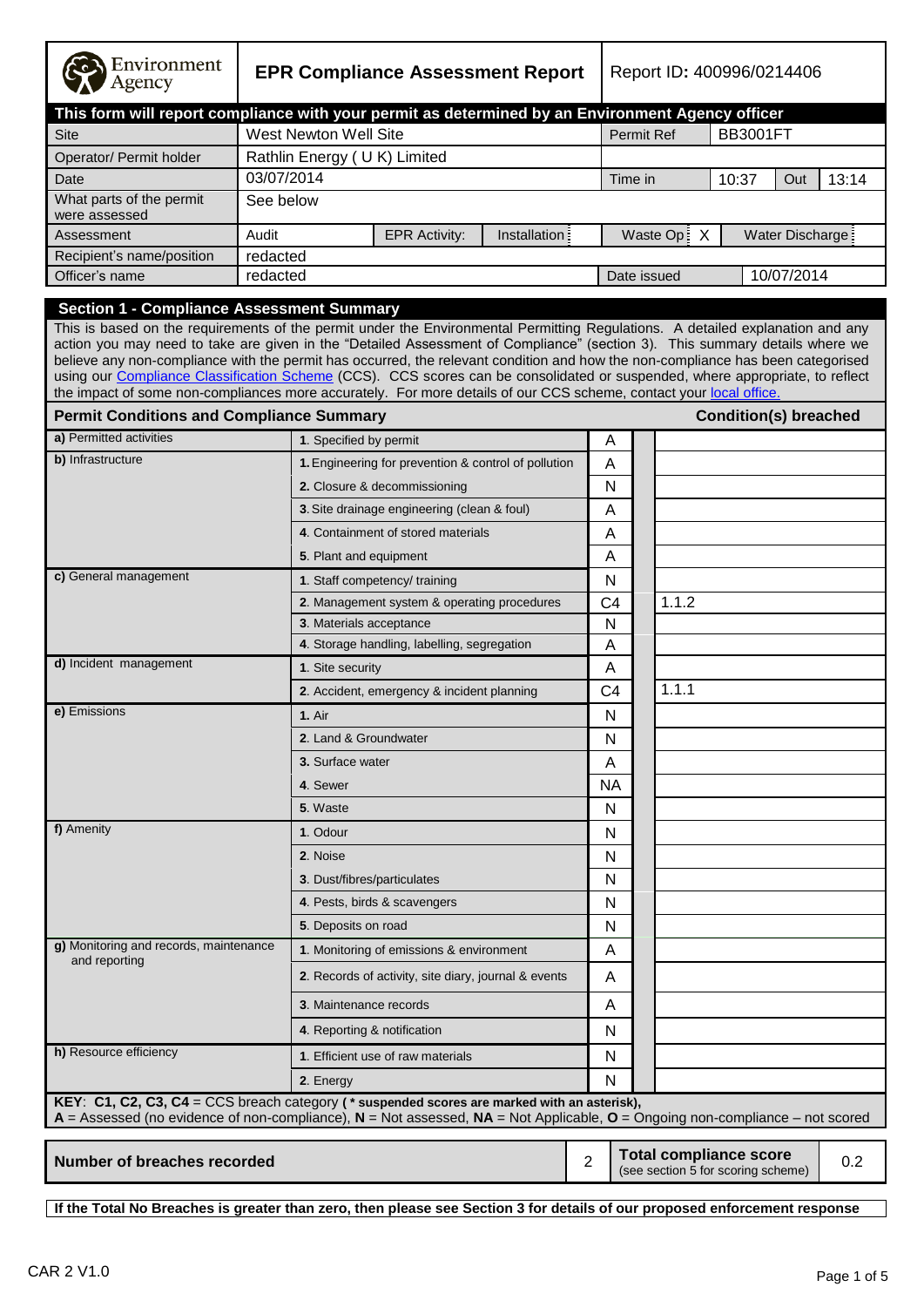# **Section 2 – Compliance Assessment Report Detail**

This section contains a report of our findings and will usually include information on:

- $\triangleright$  the part(s) of the permit that were assessed (e.g. maintenance, training, combustion plant, etc)
- $\triangleright$  where the type of assessment was 'Data Review' details of the report/results triggering the assessment
- $\triangleright$  any non-compliances identified
- $\triangleright$  any non-compliances with directly applicable legislation
- $\triangleright$  details of any multiple non-compliances
- $\triangleright$  information on the compliance score accrued inc. details of suspended or consolidated scores.
- $\triangleright$  details of advice given
- $\triangleright$  any other areas of concern
- $\triangleright$  all actions requested
- $\triangleright$  any examples of good practice.
- $\triangleright$  a reference to photos taken

This report should be clear, comprehensive, unambiguous and normally completed within 14 days of an assessment.

## Present: redacted

Deployment of well test equipment to site has taken place since last inspection. This includes: work over rig, firewater tank, firewater pumps, lighting, COSHH store, brine tanks (2), waste tanks (3), bunded 54,000 litre diesel tank.

## Management system:

The EMS discharge to surface water standard RE-03-013 rev1 requires results of interceptor inspections to be recorded on the discharge to surface water record RE-EMS-05-FO-034. The record of discharge to surface water from the interceptor was inspected. There is no document control reference on the record being used and it is kept as a paper copy pinned to the wall. The record in use is from EMS procedure RE-05-FO-035 issued 10/04/2014.

Action 1: Update EMS procedures to include document control on the record and reference the correct record identifier in RE-03-013. Timescale: 31 July 2014

The EMS non-conformance action tracker RE-05-LOG-001 (referenced in section 5.3 of RE-03-013 rev1) was inspected. The tracker contained no entries. The release of groundwater and fines from drilling of the groundwater monitoring borehole on the North boundary of the site on 2 June 2014 was not recorded on the tracker.

Action 2: Use the non-conformance tracker. Timescale: Ongoing

The EMS interceptor maintenance log RE-EMS-05-LOG-004 was inspected. The log contained no entries as interceptor maintenance has not been carried out since installation in early 2014.

The availability of a hard copy of the site emergency plan document RE-04-005 Rev2 to be taken off site in the event of an emergency was checked. A copy was present in the emergency grab box but it was superseded revision 1. The site emergency plan needs to be updated following the deployment of well testing equipment to site. The hard copy emergency plan in the grab box must be the most up to date revision so the correct information is available. Access to an electronic copy of the plan cannot be relied upon in an emergency.

Action 3: Update site emergency plan and provide a copy to the Environment Agency. Timescale: Prior to commencement of well testing.

Action 4: Make the emergency plan in the grab box a controlled printed copy so it is always the up to date version. Timescale: Prior to commencement of well testing.

Twenty four hour security patrol the site perimeter and are relied upon to report leaking fluids/ odours/ other occurrences with potential environmental impact when the site is unmanned. There is no procedure or check sheet in place to give security guards instructions on what to look for and what action to take.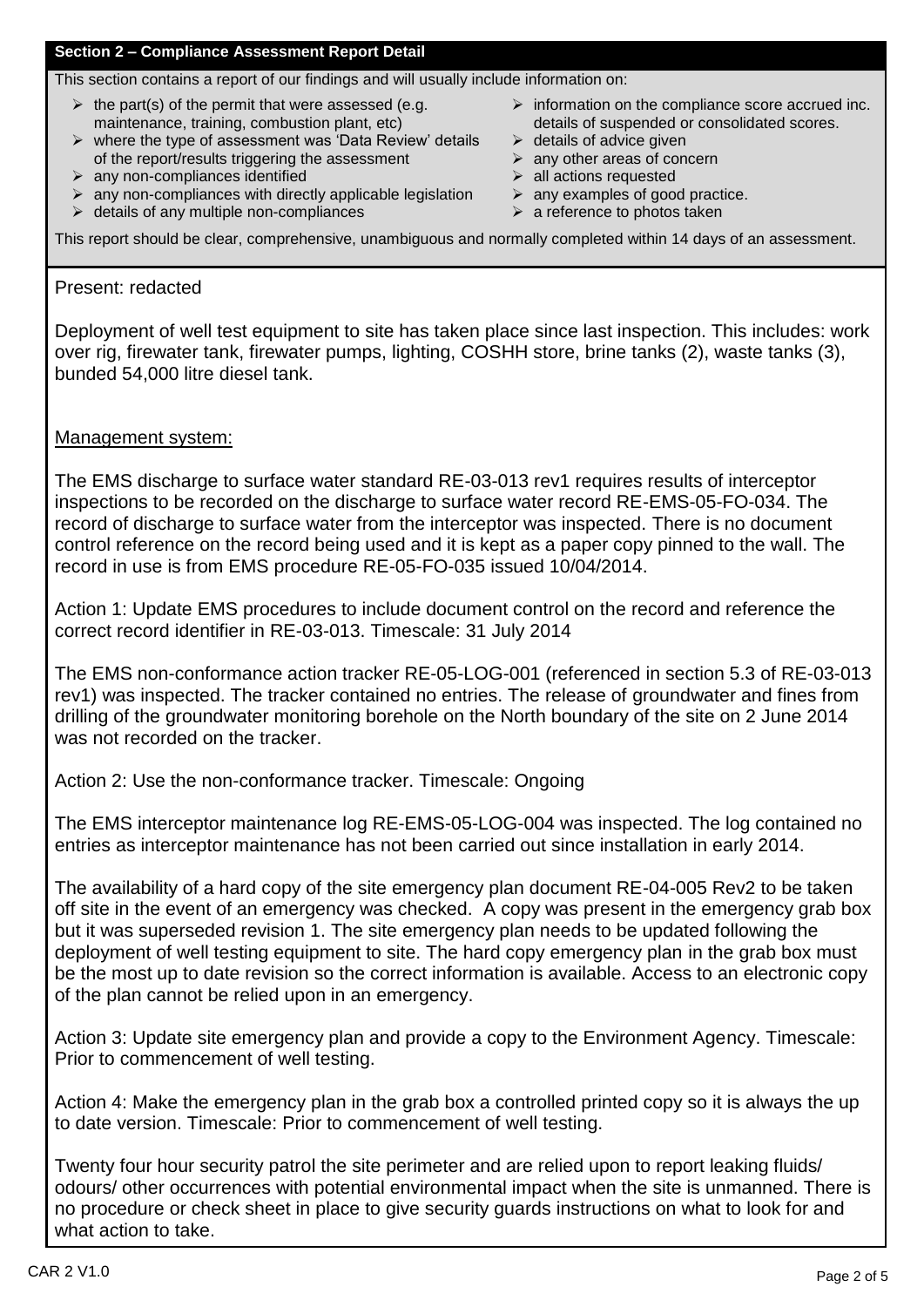Action 5: Create a management system instruction and checklist for security and train it out. Timescale 18 July 2014:

# Diesel tank:

It was reported that the 54,000 litre bunded diesel tank has an alarm to detect leakage from the inner tank to the enclosed bund. It is possible to visually check the bund for leakage from the inner tank.

Action 6: Include a visual check inside the bund as part of the daily tank inspection. Timescale: ongoing

Other:

Gas detection equipment verified as present on site (RE-03-013 rev1).

Incident management and spillage trailer verified as being present on site and contents inspected (RE-05-EPRA-WN-GWMP-010).

No drilling mud additives present on site at time of inspection.

Records of drilling cellar construction integrity testing not site at time of inspection (RE-05-EPRA-WN-GWMP-010 section 9.1.2). These were reported to be held at the Rathlin Energy UK Ltd off site office.

Records of site surface liner heat weld integrity testing not site at time of inspection (RE-05-EPRA-WN-GWMP-010 section 9.1.1). These were reported to be held at the Rathlin Energy UK Ltd off site office.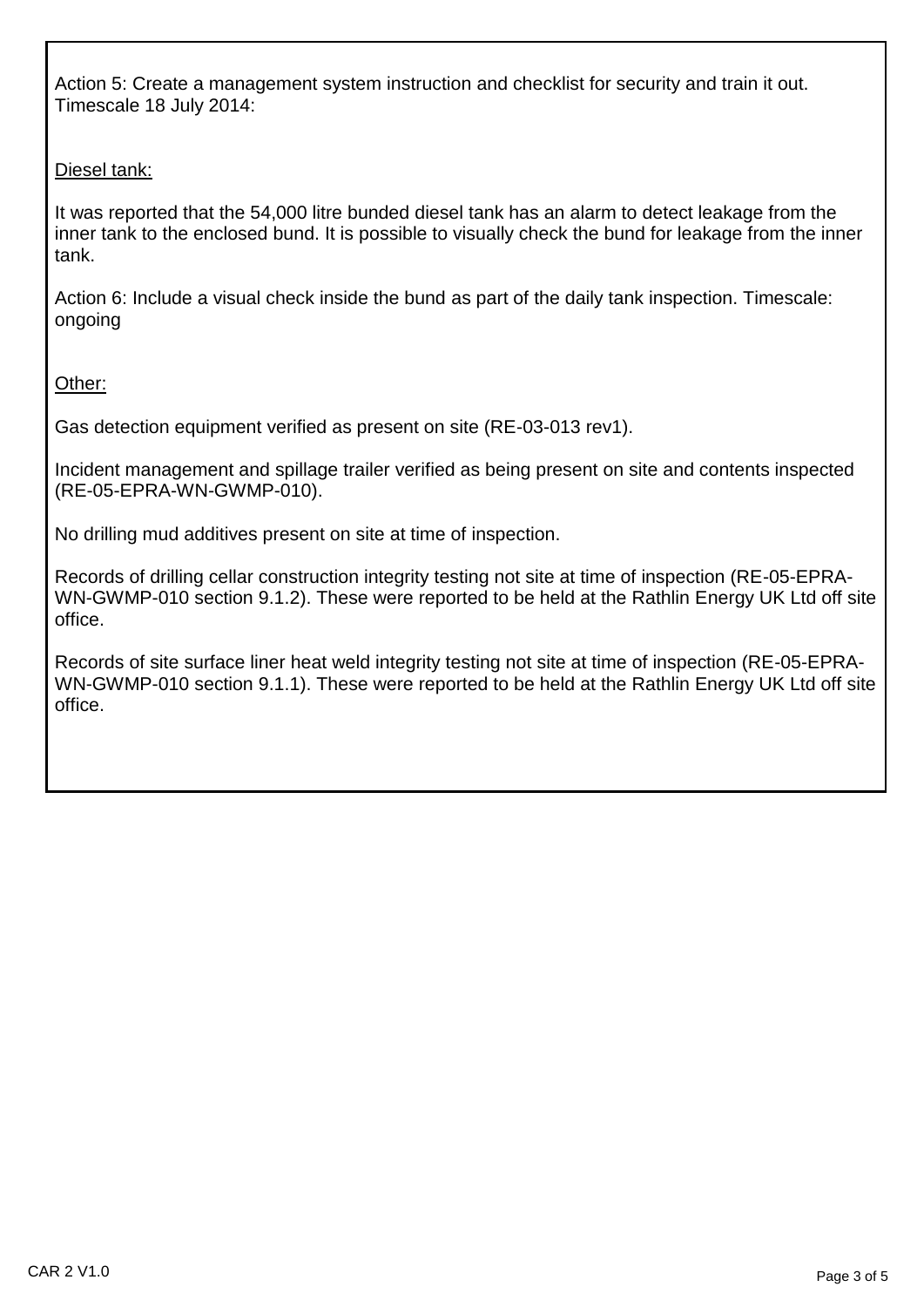**EPR Compliance Assessment Report** | Report ID: 400996/0214406

| This form will report compliance with your permit as determined by an Environment Agency officer |                             |        |            |  |  |  |  |
|--------------------------------------------------------------------------------------------------|-----------------------------|--------|------------|--|--|--|--|
| <b>Site</b>                                                                                      | West Newton Well Site       | Permit | BB3001FT   |  |  |  |  |
| Operator/ Permit                                                                                 | Rathlin Energy (UK) Limited | Date   | 03/07/2014 |  |  |  |  |

## **Section 3- Enforcement Response Only one of the boxes below should be ticked**

You must take immediate action to rectify any non-compliance and prevent repetition. Non-compliance with your permit conditions constitutes an offence and can result in criminal prosecutions and/or suspension or revocation of a permit. Please read the detailed assessment in Section 2 and the steps you need to take in Section 4 below. Other than the provision of advice and guidance, at present we do not intend to take further enforcement action in respect of the non-compliance identified above. This does not preclude us from taking enforcement action if further relevant information comes to light or advice isn"t followed. X In respect of the above non-compliance you have been issued with a warning. At present we do not intend to take further enforcement action. This does not preclude us from taking additional enforcement action if further relevant information comes to light or offences continue.

We will now consider what enforcement action is appropriate and notify you, referencing this form.

| <b>Section 4- Action(s)</b>                                                                                                                                                                                                 |                        |                                                                                                                                                |          |  |
|-----------------------------------------------------------------------------------------------------------------------------------------------------------------------------------------------------------------------------|------------------------|------------------------------------------------------------------------------------------------------------------------------------------------|----------|--|
| Where non-compliance has been detected and an enforcement response has been selected above, this section summarises the<br>steps you need to take to return to compliance and also provides timescales for this to be done. |                        |                                                                                                                                                |          |  |
| <b>Criteria</b><br>Ref.                                                                                                                                                                                                     | <b>CCS</b><br>Category | <b>Action Required/Advised</b>                                                                                                                 | Due Date |  |
|                                                                                                                                                                                                                             | See Section 1 above    |                                                                                                                                                |          |  |
| C <sub>2</sub>                                                                                                                                                                                                              | C4                     | Enter non-conformances on the non-conformance action tracker RE-05-LOG-<br>001                                                                 | N/A      |  |
| D <sub>2</sub>                                                                                                                                                                                                              | C4                     | Prior to the start of well testing make the hard copy emergency plan in the<br>emergency grab box a controlled copy to ensure it is up to date | N/A      |  |